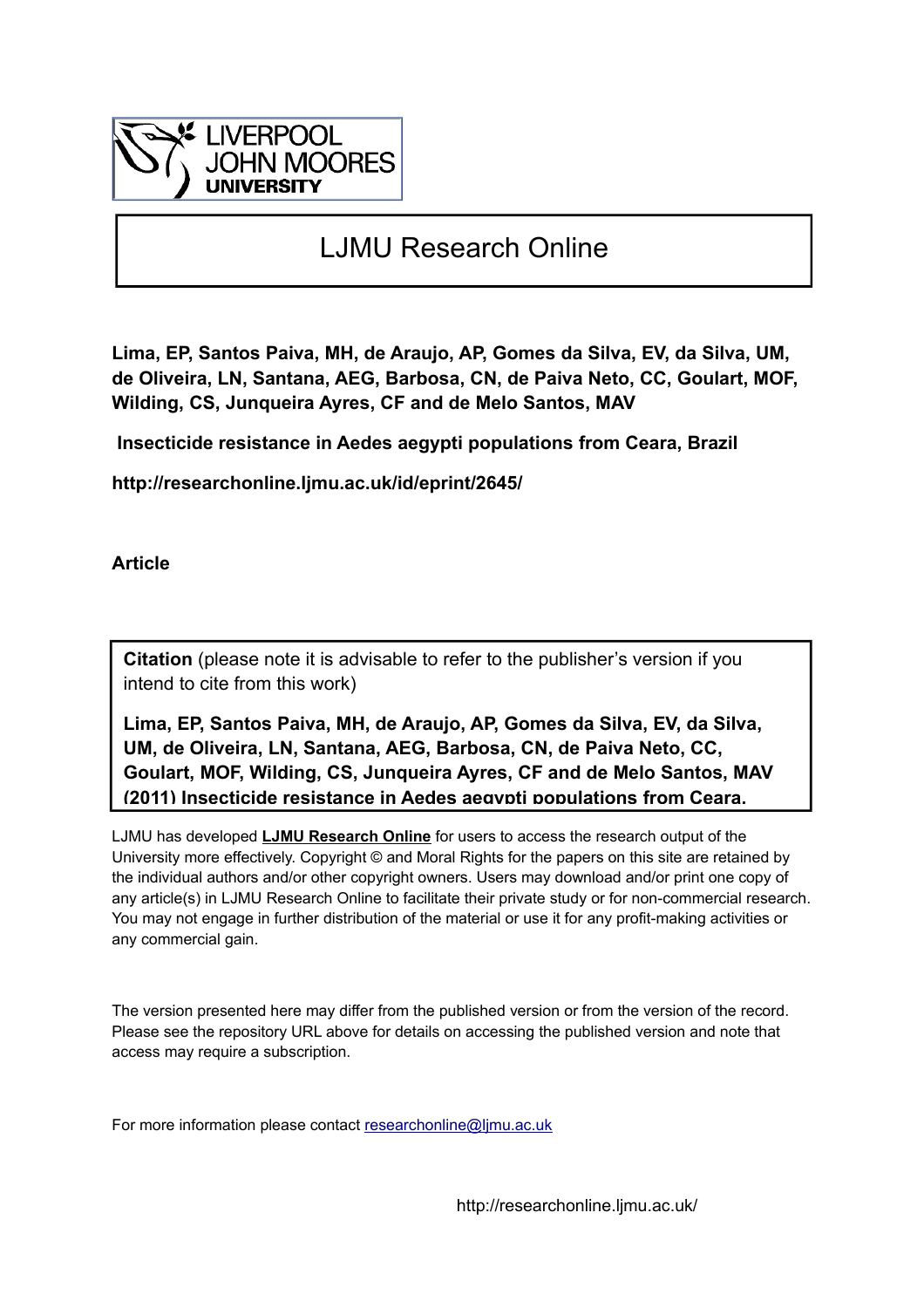

### **RESEARCH CONTROL** CONTROL CONTROL CONTROL CONTROL CONTROL CONTROL CONTROL CONTROL CONTROL CONTROL CONTROL CONTROL CONTROL CONTROL CONTROL CONTROL CONTROL CONTROL CONTROL CONTROL CONTROL CONTROL CONTROL CONTROL CONTROL CON

# Insecticide resistance in Aedes aegypti populations from Ceará, Brazil

Estelita Pereira Lima<sup>1</sup>, Marcelo Henrique Santos Paiva<sup>2,3</sup>, Ana Paula de Araújo<sup>2</sup>, Éllyda Vanessa Gomes da Silva<sup>2</sup> , Ulisses Mariano da Silva<sup>5</sup>, Lúcia Nogueira de Oliveira<sup>5</sup>, Antonio Euzébio G Santana<sup>4</sup>, Clarisse Nogueira Barbosa<sup>1</sup> , Clovis C de Paiva Neto<sup>1</sup>, Marilia OF Goulart<sup>4</sup>, Craig Stephen Wilding<sup>6</sup>, Constância Flávia Junqueira Ayres<sup>2</sup> , Maria Alice V de Melo Santos<sup>2\*</sup>

#### Abstract

Background: Organophosphates and pyrethroids are used widely in Brazil to control Aedes aegypti, the main vector of dengue viruses, under the auspices of the National Programme for Dengue Control. Resistance to these insecticides is widespread throughout Brazil. In Ceará the vector is present in 98% of districts and resistance to temephos has been reported previously. Here we measure resistance to temephos and the pyrethroid cypermethrin in three populations from Ceará and use biochemical and molecular assays to characterise resistance mechanisms.

Results: Resistance to temephos varied widely across the three studied populations, with resistance ratios (RR<sub>95</sub>) of 7.2, 30 and 192.7 in Juazeiro do Norte, Barbalha and Crato respectively. The high levels of resistance detected in Barbalha and Crato ( $RR_{95} \geq 30$ ) imply a reduction of temephos efficacy, and indeed in simulated field tests reduced effectiveness was observed for the Barbalha population. Two populations (Crato and Barbalha) were also resistant to cypermethrin, whilst Juazeiro do Norte showed only an altered susceptibility. The Ile1011Met kdr mutation was detected in all three populations and Val1016lle in Crato and Juazeiro do Norte. 1011Met was significantly associated with resistance to cypermethrin in the Crato population. Biochemical tests showed that only the activity of esterases and GSTs, among the tested detoxification enzymes, was altered in these populations when compared with the Rockefeller strain.

Conclusions: Our results demonstrate that two A. aegypti populations from Ceará are under strong selection pressure by temephos, compromising the field effectiveness of this organophosphate. Our results also provide evidence that the process of reducing resistance to this larvicide in the field is difficult and slow and may require more than seven years for reversal. In addition, we show resistance to cypermethrin in two of the three populations studied, and for the first time the presence of the allele 1016Ile in mosquito populations from northeastern Brazil. A significant association between 1011Met and resistance was observed in one of the populations. Target-site mechanisms seem not to be implicated in temephos resistance, reinforcing the idea that for the studied populations, detoxification enzymes most likely play a major role in the resistance to this insecticide.

#### Background

In Brazil, the wide distribution of Aedes aegypti - vector of the three circulating dengue virus serotypes (DENV-1, -2 and -3) - and the lack of a specific treatment or vaccine for dengue, are considered serious public health issues. This situation is exacerbated by the recent

re-introduction of serotype 4 (DENV-4) in the State of Roraima, in the North of Brazil [\[1\]](#page-11-0).

Aedes aegypti is present in all states and in most cities of Brazil. In Ceará State, this mosquito has been detected in approximately 98% of cities [[2\]](#page-11-0). In the last 23 years dengue has been endemic in the state, with four major epidemic periods registered in 1987, 1994, 2001 and 2008. In the latter year, Ceará was the most affected Brazilian state with respect to dengue cases, with 44,244 registered cases - an incidence of 530.77 cases/100,000 inhabitants. In 2009, although case



© 2011 Lima et al; licensee BioMed Central Ltd. This is an Open Access article distributed under the terms of the Creative Commons Attribution License [\(http://creativecommons.org/licenses/by/2.0](http://creativecommons.org/licenses/by/2.0)), which permits unrestricted use, distribution, and reproduction in any medium, provided the original work is properly cited.

<sup>\*</sup> Correspondence: [mavarjal@cpqam.fiocruz.br](mailto:mavarjal@cpqam.fiocruz.br)

<sup>2</sup> Centro de Pesquisas Aggeu Magalhães/Fiocruz - Avenida Professor Moraes Rego, s/n, CEP 50670-420, Campus UFPE, Cidade Universitária, Recife/PE, Brasil

Full list of author information is available at the end of the article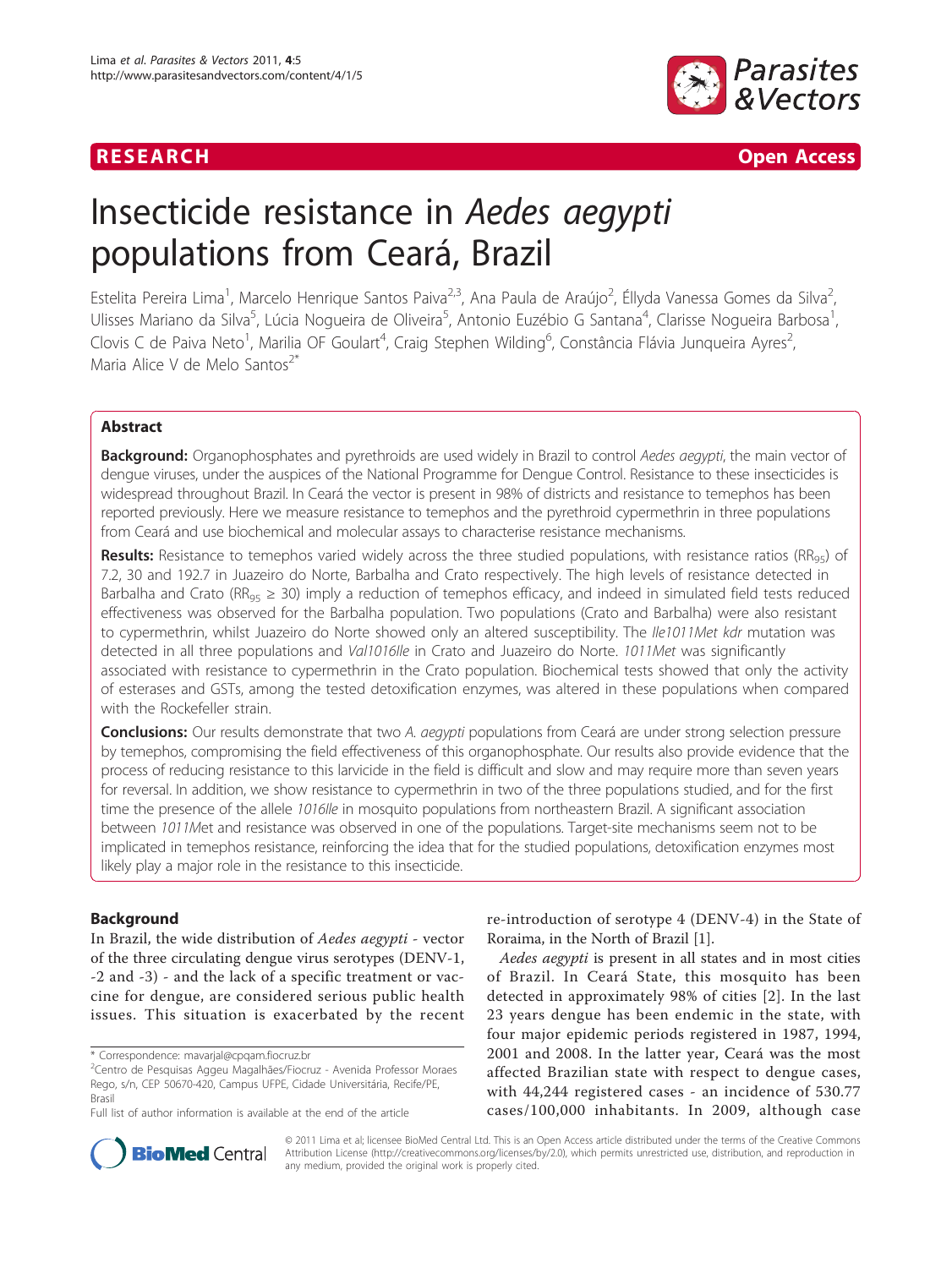numbers were lower than in the previous year, the mortality rate for dengue hemorrhagic fever was 34.6% and among severe dengue cases was 45% [[2](#page-11-0)], significantly higher than the average mortality elsewhere in Brazil [\[2](#page-11-0)].

For the past 13 years, insecticides of the organophosphate (OP) and pyrethroid (PY) classes have been utilized intensively as the main strategy to control A. aegypti, run by the National Programme for Dengue Control (Programa Nacional de Controle da Dengue - PNCD) [[3,4\]](#page-11-0). Monitoring of the susceptibility status of A. aegypti populations to these insecticides has been undertaken through the National Network for Monitoring Resistance to Insecticides in Aedes aegypti (Rede Nacional de Monitoramento da Resistência de Aedes aegypti a Inseticidas - MoReNAa), since 1999 [[5\]](#page-11-0). The first signs of incipient resistance to temephos were registered in 1999 in mosquito populations from the State of São Paulo [[6](#page-11-0)], and in other states since 2001 [[4](#page-11-0)]. Currently, it is known that temephos resistance is widespread in A. aegypti populations throughout the country [\[5](#page-11-0),[7-12](#page-11-0)]. Consequently, the MoReNAa network has also been working on assaying the activity of detoxification enzymes in A. aegypti populations since 2001, aiming at identifying alterations that may be related to temephos resistance [\[12,13](#page-11-0)].

In Ceará, resistance to temephos was detected in surveys conducted from 2000-2002 in A. aegypti populations from Fortaleza, Caucaia [[14](#page-11-0)] and Juazeiro do Norte [[15](#page-11-0)]. In an effort to manage resistance in the field, temephos was replaced by the biolarvicide Bacillus thuringiensis israelensis (Bti) in these cities, and others, as a recommendation of the MoReNAa network [[5\]](#page-11-0). However, in most of the municipalities of Ceará (164) temephos continued to be utilized until the beginning of 2010, including Crato and Barbalha, where resistance to this insecticide had been first detected in A. aegypti in 2003 [\[9\]](#page-11-0). Although the dengue control program at city level prioritizes the use of insecticides, a continuous evaluation of the effectiveness of temephos-based products in the field is not performed in most of them [\[2\]](#page-11-0), despite PNCD recommendations to do so.

Data released by the MoReNAa network obtained from sentinel cities, revealed that A. aegypti populations were also resistant to malathion (another OP used as an adulticide) in 1999/2000, when its use was interrupted and replaced by pyrethroids as a resistance management action [\[5,10\]](#page-11-0). However, this change led to cypermethrin/ deltamethrin resistance three years later [[16\]](#page-11-0). After detecting resistance to all insecticides used by PNCD, this network carried out studies to characterize resistance mechanisms in Brazilian field populations.

Generally, two main mechanisms are commonly associated with resistance to chemical insecticides:

metabolic, via increased activity of detoxification enzymes such as esterases, mixed function oxidases (cytochrome P450s) and glutathione S-transferases (GSTs); and structural modifications in insecticide binding sites, such as acetylcholinesterase and the voltagegated sodium ( $\text{Na}_{\text{V}}$ ) channel. Recent studies suggest that in addition to metabolic resistance, mutations in the sodium channel (the target of pyrethroids as well as DDT) may be playing a role in the resistance to cypermethrin and deltamethrin in mosquito populations from Brazil [\[17](#page-11-0)].

PY compounds act on the insect nervous system, targeting the Na<sub>V</sub> channel. This channel is composed of four domains (I-IV) and each domain comprises six transmembrane helices (S1-S6) [\[18](#page-11-0),[19\]](#page-11-0). Pesticides such as PY and DDT retard the activation and inactivation potential of  $\text{Na}_{\text{V}}$  channels, triggering a series of repetitive discharges in motor and sensory axons, and resulting in paralysis ("knock-down") and death [[20\]](#page-11-0). However, several insect species, including Anopheles gambiae, Culex pipiens, Culex quinquefasciatus and A. aegypti, may present a resistance phenotype to chemicals which target the  $\text{Na}_{\text{V}}$ , commonly called knockdown resistance [[17](#page-11-0),[21-27](#page-11-0)]. The genetic basis of knock-down resistance was first elucidated in the housefly Musca domestica [[28\]](#page-11-0). The knock-down resistance trait (named kdr) and another kdr-related trait (super-kdr), which confers greatly elevated resistance in combination with  $kdr$ , were mapped to chromosome 3 [[19\]](#page-11-0). Both traits have been associated with a lower electrophysiological sensitivity of elements from the nervous system and a reduced function of the Na<sub>V</sub> channel. Many studies have focused on finding mutations in  $\text{Na}_{\text{V}}$  channel sequences from knock-down resistant populations. Characterization of sequences from A. gambiae and C. quinquefasciatus pyrethroidresistant strains showed that the most common mutation is a leucine to phenylalanine substitution in the S6 hydrophobic segment of domain II [\[21,22](#page-11-0)], although a leucine to serine mutation has also been reported at the same 1014 site [[24](#page-11-0),[29](#page-11-0)]. Brengues et al. [\[30\]](#page-11-0) have failed to find the same mutation in A. aegypti, however, other studies have found different mutations correlated with *kdr* in this vector, such as: Gly923Val, Leu982Trp, Ile1011Val, Ile1011Met, Val1016Ile and Val1016Gly [[17,25,30\]](#page-11-0). A few reports have shown that kdr genotyping is a good predictor of susceptibility to pyrethroid and DDT, and, at the moment, it is considered the best tool for predicting the efficacy of these compounds in the field [\[31](#page-11-0)].

The aim of this study was to measure resistance levels to two insecticides and to characterize resistance mechanisms at both the molecular and biochemical levels in A. aegypti populations from Ceará State.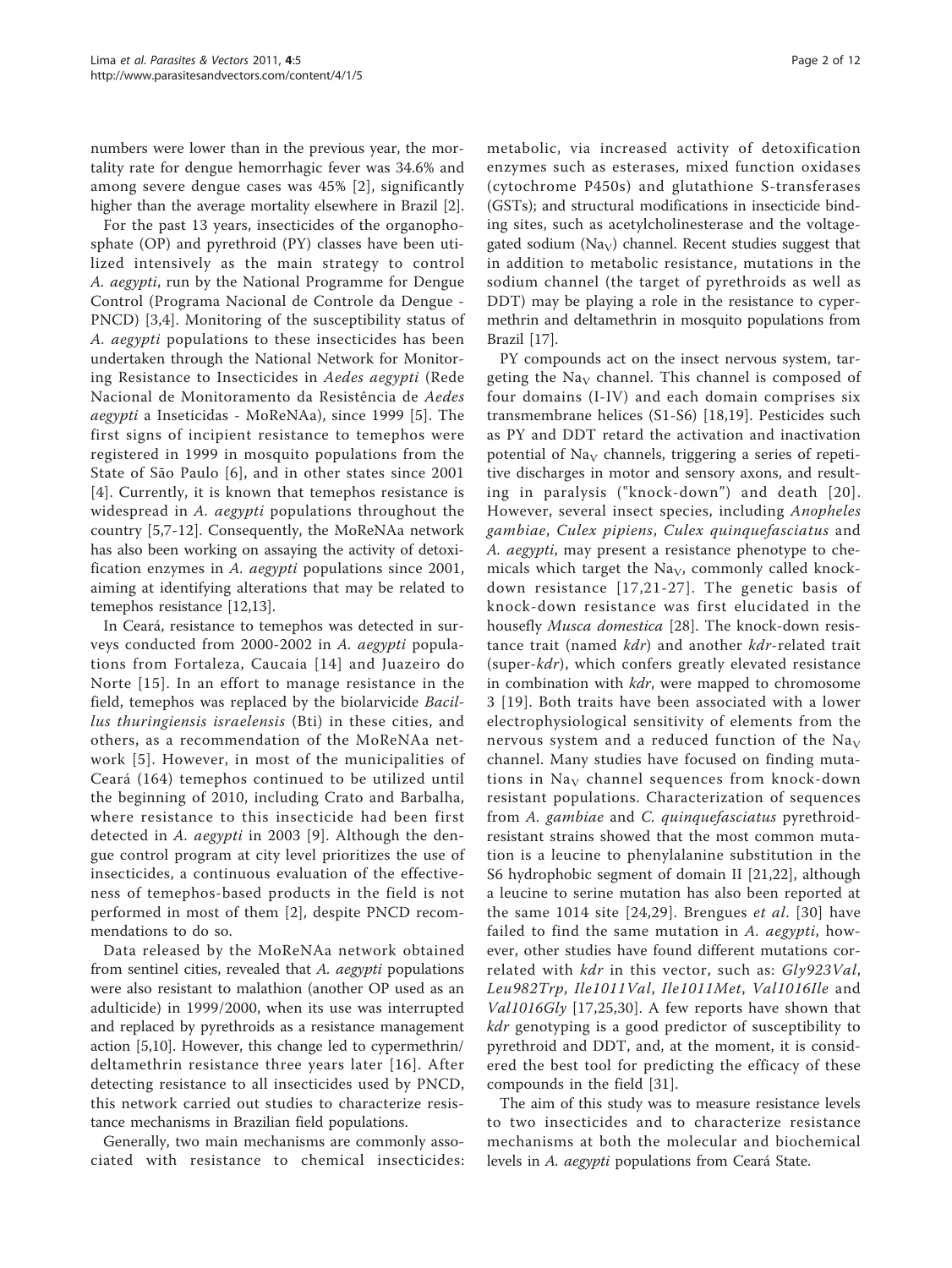#### Methods

#### Characterization of study area

mosquito populations - this study was undertaken in three municipalities, Juazeiro do Norte, Crato and Barbalha, located in the south region of Ceará State, Brazil, (Figure 1), 10 Km equidistant from each other. The local climate is tropical semi-arid, with average temperatures of 24-26°C and rainfall of 925 to 1,156 mm per year [[32\]](#page-11-0).

Juazeiro do Norte (7° 12' 47" S, 39° 18' 55" W) is 248.55  $\text{Km}^2$  in area, and has a population of 249,831 with 50,000 properties [\[33](#page-11-0)]. This city is the main commercial centre of the south region and is also one of the main religious routes of Brazil, attracting thousands of visitors each year from throughout the country, but particularly from the Northeast region. Crato (7° 14' 03" S, 39° 24′ 34″ W) has an area of 1,009.20 km<sup>2</sup>, 116,759 residents and 20,185 properties. This city is on the slope of the Araripe plateau. Barbalha (7° 18' 40" S, 39° 18' 15" W) has an area of 479.184 km², 52,496 residents and 7,032 properties.

Mosquito samples were collected in the field in November and December 2009 with the use of 100 oviposition traps (ovitraps), adapted from [[34\]](#page-11-0), distributed homogeneously in each area, based on the recommendations of the MoReNAa network [[12](#page-11-0),[35](#page-11-0)]. More than 50% of these ovitraps were positive for Aedes spp eggs. Field derived colonies from each selected population were established with approximately 2,000 mosquitoes (males and females) from these eggs. Populations were kept under controlled conditions in the insectary of the Federal University of Ceará (Cariri Campus), in order to obtain filial generation (F1), which was utilized in the biological, biochemical and molecular experiments described below. The Rockefeller strain, the standard strain for insecticide susceptibility tests, and used in all experiments as a susceptible reference strain, was obtained from a sub-strain kindly provided by Núcleo de Pesquisa/Sucen/Marília-SP (member of the MoRe-NAa/MS network, and initially provided by CDC, Puerto Rico).

#### Insecticides

temephos, an organophosphate larvicide, was used under two formulations: a standard powder (Pestanal, 97.5%, Sigma lot 6333X), used to make a stock solution in ethanol for in vivo laboratory bioassays, and as sand granules with 1% active ingredient (Fersol, lot 197), utilized in the simulated field trials. The pyrethroid adulticide cypermethrin, as a standard powder (98%, Sigma lot 127K1099), was dissolved in acetone for the impregnated bottles assay.

#### In vivo bioassays with larvae

Dose-response bioassays were undertaken according to the methodology proposed by the World Health Organization to evaluate larval susceptibility to temephos [\[36](#page-11-0)]. In these experiments, third-instar larvae (L3) were

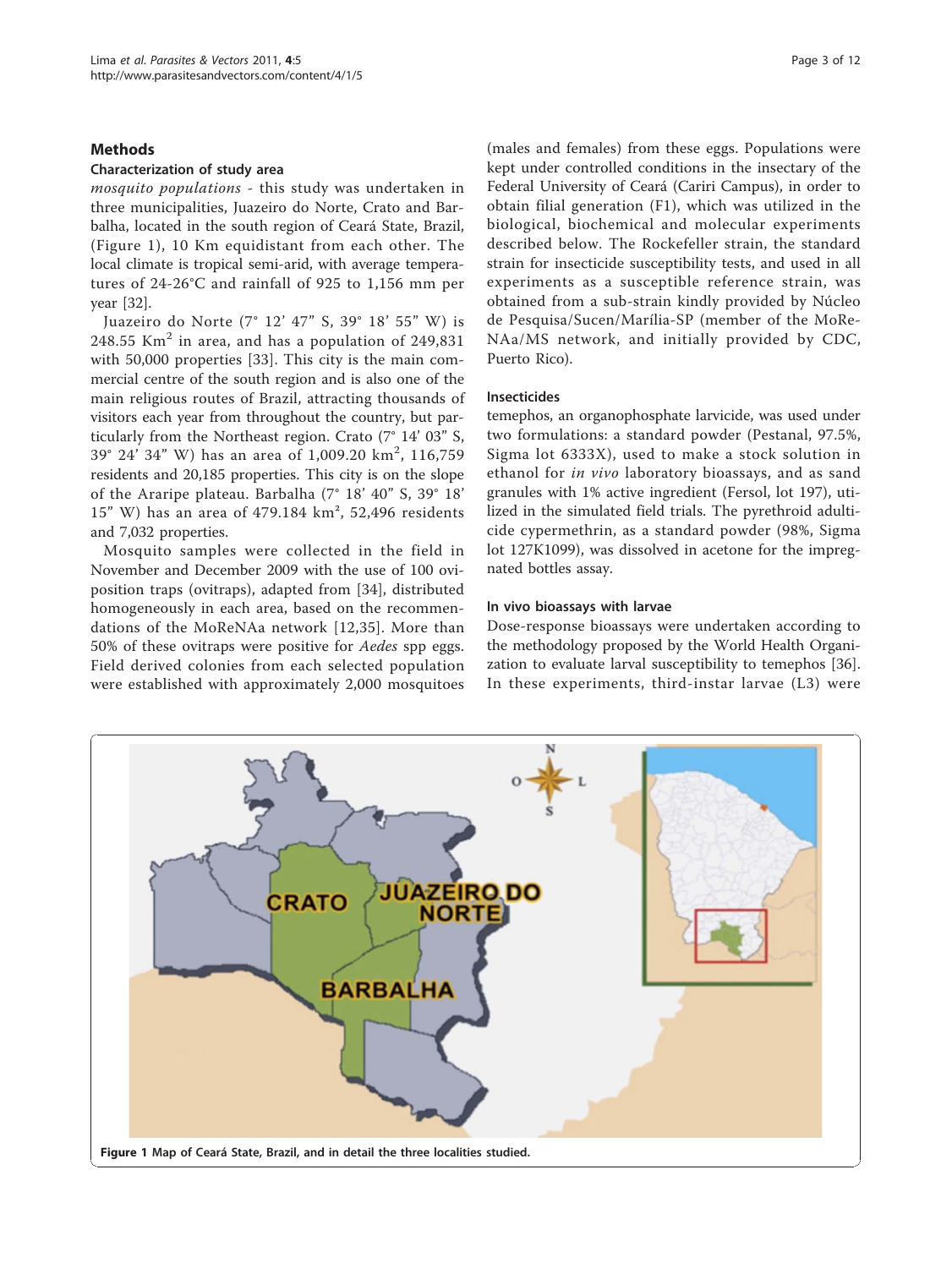exposed to 10 different concentrations of the larvicide determined according to previous exploratory bioassays. For each concentration, and for the control, three replicates of 20 larvae were tested. Larval mortality was checked 24 h after exposure. All tests were repeated at least three times. Mortality data were utilized to calculate the lethal concentrations for 95% of exposed individuals  $(LC_{95})$  through linear regression log probit analysis, using SPSS software (version 8.0 for Windows). These values were compared to those obtained for the Rockefeller strain in order to estimate the resistance ratio (RR) for each population. The following criteria proposed by Mazzari and Georghiou [[37\]](#page-11-0) was adopted to classify the resistance level of populations: low  $(RR < 5)$ , moderate ( $RR > 5 < 10$ ) or high ( $RR > 10$ ).

#### Simulated field trial

the aim of this trial was to verify the effectiveness of temephos in its sand granules formulation to control larvae in the field presenting distinct resistance levels, using the concentration recommended by the PNCD (1 ppm). The trials were performed in the external area of the Department of Entomology of the School of Medicine in Cariri/Barbalha, based on recommendations by the MoReNAa network [\[12\]](#page-11-0). Plastic reservoirs filled with 20 L of tap water, treated with 2 g of temephos sand granules and colonized individually with 20 L3 larvae, were placed in a covered area protected from the sun and rain. One third of the water in the containers was renewed three times per week. For the Rockefeller and each field population, one control and three treated replicates were included. Mortality was verified 24 h after insecticide exposure and live larvae were removed before the weekly re-colonization of containers. The evaluation was continued for 60 days, a period of time similar to the interval between insecticide applications in the field performed by the national program. In these tests, only populations from Barbalha and Juazeiro do Norte were used, since samples from Crato were scarce.

#### In vivo bioassays with adults

For each population, three tests were performed using bottles impregnated with insecticides, according to the methodology described by Brogdon and McAllister [\[38](#page-11-0)], and Melo-Santos [\[11](#page-11-0)]. For these, around 130 unfed one day-old females were utilized. Mosquitoes were exposed to a diagnostic dose of 8 μg/bottle of cypermethrin. Mortality was checked every 15 minutes over a period of 2 h, based on a lethal time to kill 100% of the population ( $LT_{100}$ ) of 15 mins at this concentration for the susceptible Rockefeller strain. All live and dead (those that did not move throughout the observation period) mosquitoes were transferred to another container free of insecticides and observed 24 h later, to determine the final mortality rate and the resistance status of populations. According to [[39\]](#page-12-0), populations were classified as susceptible when mortality was > 98%, in need of further evaluation when > 80% < 98%, or resistant when < 80%. Differences between resistant and susceptible individuals were evaluated among populations through Fisher's exact test. Following bioassays, females were stored according to phenotype, at -80°C for analysis of kdr mutations, which could possibly be associated with pyrethroid resistance.

#### Kdr screening

Individual mosquitoes were separated according to the resistance phenotype, established at the final mortality (24 h) as resistant (survivors) and susceptible (dead mosquitoes) and homogenized in DNAzol® (Invitrogen, Carlsbad, CA, USA), for DNA extraction according to the manufacturer's instructions. DNA samples were later processed in order to analyze Ile1011Met and Val1016Ile  $Aa\text{Na}_{\text{V}}$  mutations. To detect the  $Aa\text{Na}_{\text{V}}$  Ile1011Met mutation, primers were designed based on the IIS6 region, as described by Saavedra-Rodriguez et al [[25\]](#page-11-0) and Martins et al [[17,25\]](#page-11-0). PCR reactions were performed using 0.2 units of  $Pf u$  polymerase (Promega), 0.5  $\mu$ M dNTPs, 2  $\mu$ M of each primer, 1.5  $\mu$ M MgCl<sub>2</sub> and 10 ng of DNA. PCR conditions were: 5 min at 94°C, followed by 30 cycles of 1 min at 94°C, 1 min at 58°C and 2 min at 72°C, with a final extension at 72°C for 10 min. PCR products were purified using GFX™ PCR DNA and Gel Band Purification Kit (Amersham Pharmacia Biotech) and sequenced (ABI 3000, Applied Biosystems). Sequences were manually edited. Detection of  $Aa\text{Na}_V$ Val1016Ile mutation was carried out using the following allele-specific primers, designed by Saavedra-Rodriguez et al [[25\]](#page-11-0): reverse primer (5'-GGATGAACCGAAATTG GACAAAAGC-3') and allele-specific forward primers (Val 5'-GCGGGCAGGGCGGCGGGGGCGGGGCCA CAAATTGTTTCCCACCCGCACCGG-3'and Ile 5'-G CGGGCACAATTGTTTCCCACCCGCACTGA-3). PCR reactions and conditions were identical to the ones mentioned above. PCR products were run in 5% high-resolution agarose (Sigma-Aldrich) gels to determine genotypes (Val - 78 bp and Ile - 98 bp). To test for association between kdr mutations and resistance we used Haploview v4 [[40\]](#page-12-0).

#### Biochemical assays

approximately 100 females, randomly sampled from each field populations, were assayed by biochemical tests in order to verify the activity of the following insecticide detoxification enzymes: esterases (evaluated through the use of  $\alpha$  and  $\beta$  naphthyl for  $\alpha$ -Est and  $\beta$ -Est, respectively, and p-nitrophenyl PNPA), mixed function oxidases (MFO), glutathione S-transferases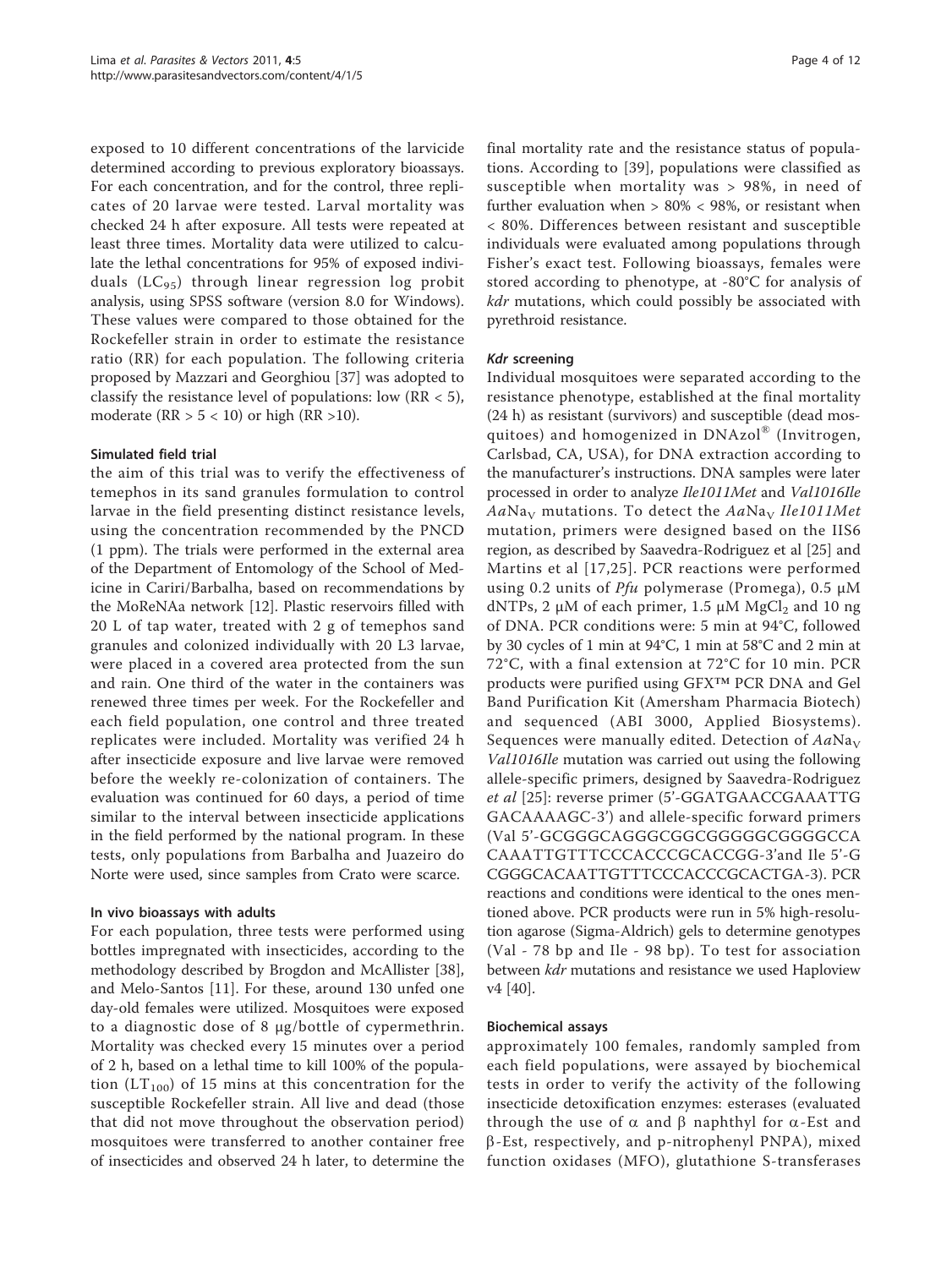(GSTs), and acetylcholinesterase (AChE; the target of temephos). Microplate assays were performed on oneday-old adult females kept at -80°C [[12\]](#page-11-0). The Rockefeller strain was used as the susceptible reference. The proportion of individuals from each population presenting enzyme activity higher than that observed for the 99 percentile of Rockefeller strain was used for status classification as follows: unaltered <15%, altered >15% <50%, and highly altered >50% (for more details see  $[12, 41]$  $[12, 41]$  $[12, 41]$  $[12, 41]$ ).

#### Results

#### Status of susceptibility to temephos

all tested populations presented some resistance level to temephos, with individuals from Crato and Barbalha presenting the highest levels and Juazeiro do Norte a moderate level ( $LC_{95}$  = 3.279 mg/ml, 0.510 mg/ml and 0.123 mg/ml respectively. c.f. 0.017 mg/ml for Rockefeller) (Table 1). Temephos has been used extensively over the period 2002-2009 in both Crato and Barbalha and in these municipalities resistance ratios have increased over this period with, for example, an increase in RR to temephos from 9.0 to 192.7 in Crato (21 fold increase) and from 7.5 to 30 in Barbalha (4 fold increase). In Juazeiro do Norte where temephos was substituted by Bti for larval control the RR to temephos decreased by 30% over this period (10.4 to 7.2) (Table [2\)](#page-6-0).

#### Effectiveness of temephos in the field

in the simulated field trial, temephos killed 100% of the larvae in the two tested populations up to the  $4<sup>th</sup>$  week after treatment. The larvicidal effect on the Juazeiro do Norte population varied between 90% and 98% from the  $4<sup>th</sup>$  to the  $8<sup>th</sup>$  week, while the mortality of larvae from the Barbalha population decreased to  $66.6\%$  in the  $5<sup>th</sup>$ week, indicating a lower mortality rate than that recommended for validating the residual effect of temephos, according to the MoReNAa network. As expected, the insecticide killed all larvae of the control group (Rockefeller) throughout the experiment.

Table 1 Lethal concentration for 95% of individuals  $(LC_{95})$  and resistance ratio (RR) to temephos, estimated for Aedes aegypti populations from Ceará State

| <b>Populations</b>   | <b>Number</b><br>οf<br>larvae | $LC_{95}$ (mg/L)<br>(Confidence interval<br>95% | Resistance<br>ratio<br>$(RR_{\alpha5})$ |  |  |
|----------------------|-------------------------------|-------------------------------------------------|-----------------------------------------|--|--|
| Crato                | 960                           | 3.279 (1.316-11.429)                            | 192.7                                   |  |  |
| <b>Barbalha</b>      | 1380                          | 0.510 (0.277-0.893)                             | 30.0                                    |  |  |
| Juazeiro do<br>Norte | 960                           | $0.123$ $(0.094 - 0.177)$                       | 7.2                                     |  |  |
| Rockefeller*         | 1440                          | $0.017(0.014 - 0.018)$                          | 1.0                                     |  |  |

\*Control strain.

#### Status of susceptibility to cypermethrin

two of the three tested populations, Crato and Barbalha, were resistant to cypermethrin, with both populations presenting average mortality rates lower than 80% after 15 min and 24 h (Table [3](#page-6-0)). Crato was considered the most resistant population to this insecticide, since 51% of the exposed mosquitoes recovered 24 h after being removed to an insecticide-free recovery bottle. The mortality rate of individuals from Juazeiro do Norte indicated reduced susceptibility to this pyrethroid (Table [3\)](#page-6-0). The differences in phenotypic distribution among populations were significant ( $p = 1.054 \times 10^{-11}$ ).

#### Kdr screening

Sequencing results showed that the Ile1011Met kdr mutation of the  $Na<sub>v</sub>$  channel was found in all three populations. The 1016Ile allele was detected in Crato and Juazeiro do Norte (in heterozygotes only) but not in Barbalha. Significant differences were observed in genotype frequencies between populations: for kdr1011; Crato vs. Barbalha ( $p = 0.0218$ ), and for  $kdr1016$ ; Crato vs. Juazeiro do Norte ( $p = 3.81 \times 10^{-5}$ ) and Crato vs. Barbalha (7.0844  $\times$  10<sup>-7</sup>). Phenotype frequencies of each population classified by genotype are shown in Figure [2](#page-7-0) and Tables [4](#page-7-0) and [5](#page-8-0).

Barbalha and Juazeiro do Norte populations were found to be in Hardy-Weinberg equilibrium. However, the Crato population showed a significant deviation from Hardy-Weinberg expectation, due to a heterozygote deficit for *Ile1011Met* ( $p = 0.0197$ ), and heterozygote excess for *Val1016Ile* ( $p = 0.015$ ). The frequency of the *1011Met* allele was higher in resistant individuals from Crato, and significantly associated with resistance to cypermethrin  $(p = 0.0242)$ . In Barbalha and Juazeiro do Norte, the resistance did not show any association with this allele (Table [4\)](#page-7-0). Although the resistant allele 1016Ile was observed in both resistant and susceptible A. aegypti from Crato, no association was found between this allele and the resistance status. For kdr1016 in samples from Barbalha all individuals were homozygous for the 1011Val allele, thus, no association test was calculated. Since all individuals from Juazeiro do Norte were all phenotyped as susceptible, no test was performed for either putative kdr mutation (Table [5\)](#page-8-0).

#### Biochemical assays

these assays showed an alteration in the activity of GST and  $\alpha$ -esterase in all populations, in particular in individuals from Barbalha (Table [6](#page-8-0), Figure [3](#page-9-0)). Esterases that metabolize PNPA were also altered only in the Barbalha and Juazeiro do Norte populations. Activity of other enzymes was not significantly different between populations when compared to the Rockefeller, including acetylcholinesterase (Table [6](#page-8-0)).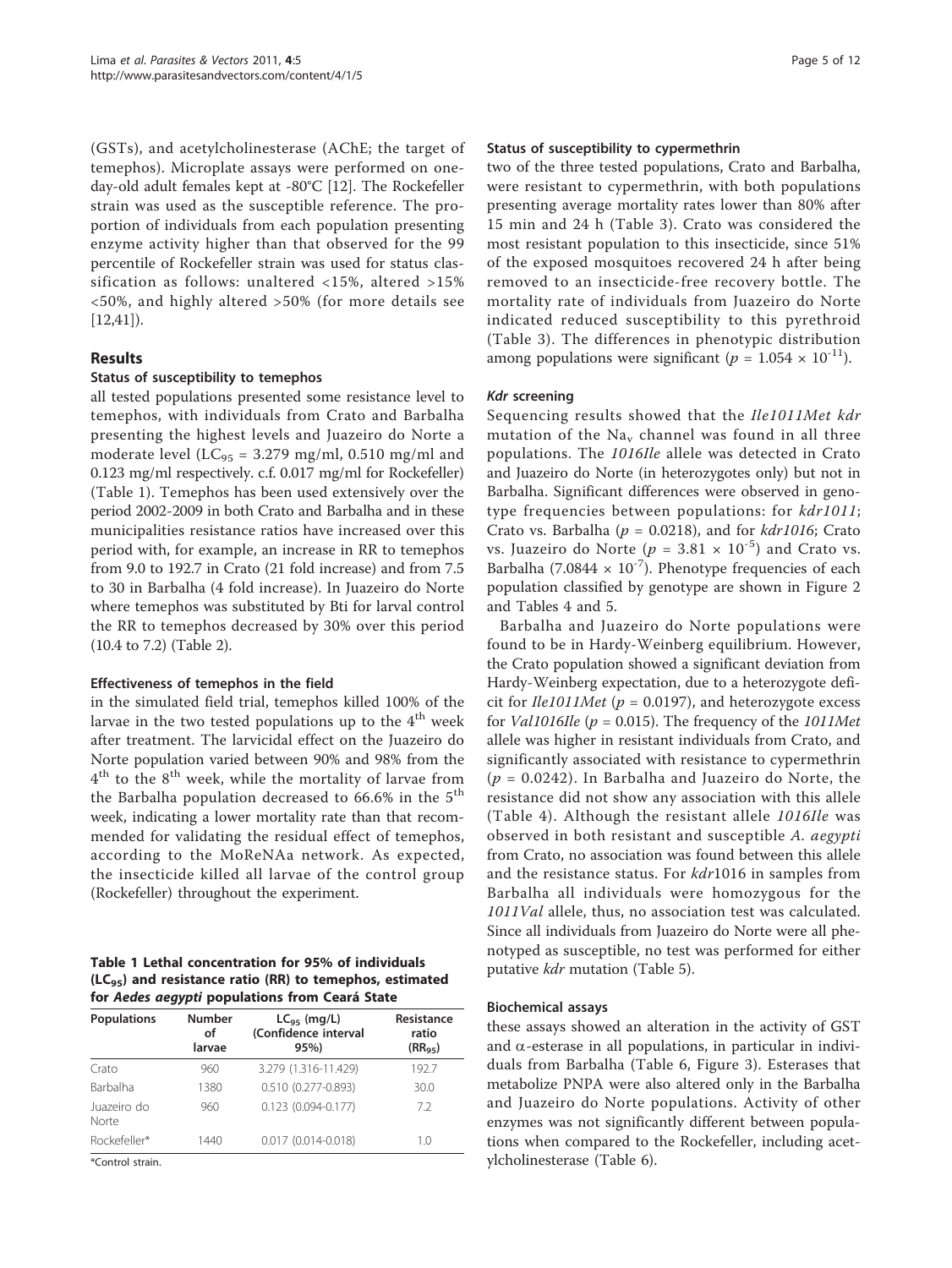|                    |                                                             |                                              | Resistance ratio to<br>temephos $(RR_{95})$ |        |  |
|--------------------|-------------------------------------------------------------|----------------------------------------------|---------------------------------------------|--------|--|
| <b>Populations</b> | Number of houses<br>treated with temephos<br>(2002 to 2009) | Use of temephos<br>from 2002 to 2009<br>(Kg) | $(2003)$ **                                 | (2009) |  |
| Crato              | 1059.507                                                    | 60352.7                                      | 9.0                                         | 192.7  |  |
| Barbalha           | 447.043                                                     | 29219.0                                      | 7.5                                         | 30.0   |  |
| Juazeiro do Norte  | 2093.937                                                    | $0^*$                                        | 10.4                                        | 7.2    |  |

#### <span id="page-6-0"></span>Table 2 Amount of temephos sand granules (1%) utilized in Ceará for controlling Aedes aegypti larvae

\* In this period temephos was substituted by Bacillus thuringienis israelensis (Bti).

\*\* Resistance ratio evaluated by Lima et al., (2006).

#### **Discussion**

Over the last 10 years, resistance to organophosphate and pyrethroid insecticides employed for control of the dengue vector Aedes aegypti has been detected in all Brazilian regions, including Rio de Janeiro [[4,12](#page-11-0)], Espírito Santo [\[35\]](#page-11-0) and São Paulo [[7,9](#page-11-0)-[12](#page-11-0)] representing the Southeast, in all states from the Northeast region, in Distrito Federal and Goiás representing the Midwest region, and in Pará and Amazonas representing the North [[8](#page-11-0)]. Here we now show that two populations of A. aegypti from Crato and Barbalha (Ceará State, Northeast Brazil) are resistant to both temephos and cypermethrin. The temephos resistance level of the A. aegypti population from Crato (RR = 192.7) was the second highest ever recorded in Brazil, surpassed only by Araripina, Pernambuco, Northeast Brazil (RR = 240) [[11](#page-11-0)].

Over recent years resistance to temephos has risen markedly in Crato (2003 RR = 9.0; 2009 RR = 192.7) and Barbalha (2003 RR = 7.5; 2009 RR = 30). In this study the resistance level of a neighbouring population (Juazeiro do Norte) was much lower (RR = 7.2), which is only marginally below the 2003 level  $(RR = 10.2)$ . Here, temephos has not been used for Aedes control for at least seven years, having been substituted by Bti. The increased resistance levels to temephos observed for populations from Crato and Barbalha, compared to Juazeiro do Norte where increase in resistance has been halted, indicate that the resistance management strategy utilized in the field in Juazeiro do Norte should have been extended to these neighboring cities. Our results also demonstrate that even though temephos has been substituted in Juazeiro do Norte, recovery of susceptibil-ity has been slow. Melo-Santos et al. [[11\]](#page-11-0), in a study that simulated different field situations for reversion of temephos resistance in A. aegypti, suggested that besides the probable fitness cost associated with resistance, interruption of the selective pressure alone is insufficient to completely revert resistance and may prolong the state of intermediate or low resistance unless susceptible individuals are introduced. However, this species has a low dispersal rate in densely populated environments [[42\]](#page-12-0) suggesting gene flow between A. aegypti populations is low, despite their close proximity, as demonstrated previously by Ayres et al. [\[43\]](#page-12-0) in their study of genetic variability of populations from Northeast Brazil.

The high resistance levels detected for Crato and Barbalha suggest that temephos will have low efficacy for Aedes control. Through simulated field trials we have confirmed the low effectiveness of temephos-based products, used at the field dosage, for the Barbalha population ( $RR = 30$ ), corroborating Montella *et al.* [[12\]](#page-11-0), who showed that an RR > 10 can compromise insecticide effectiveness in control programs. Our results show clearly that the period for temephos larvicidal effectiveness (30 days) was much lower than the interval (60 days) recommended by PNCD between temephos application cycles in A. aegypti breeding sites. Consequently, there are serious faults in the vector control activities as currently undertaken

Table 3 Mortality rate and susceptibility status of Aedes aegypti populations from Ceará-Brazil to the pyrethroid cypermethrin

|                    |                      | Mortality rate (%) after cypermethrin exposure (8 µg/bottle) |                          |                      |                          |                          |                   |                                 |
|--------------------|----------------------|--------------------------------------------------------------|--------------------------|----------------------|--------------------------|--------------------------|-------------------|---------------------------------|
|                    |                      |                                                              |                          | <b>Exposure time</b> |                          |                          | Time for recovery |                                 |
| <b>Populations</b> | Number of<br>females | $15 \text{ min}$                                             | 30 min                   | 60 min               | 90 min                   | 2 hours                  | 24 hours          | Susceptibility<br><b>Status</b> |
| Crato              | 39                   | 70.6                                                         | 90.3                     | 97.3                 | 99.0                     | 100                      | 49.9              | Resistant                       |
| Barbalha           | 148                  | 62.6                                                         | 87.2                     | 93.3                 | 95.8                     | 99.3                     | 65.8              | Resistant                       |
| Juazeiro do Norte  | 163                  | 88.7                                                         | 92.0                     | 99.0                 | 99.0                     | 100                      | 97.0              | Verification required           |
| Rockefeller*       | 38                   | 100                                                          | $\overline{\phantom{a}}$ | $\sim$               | $\overline{\phantom{a}}$ | $\overline{\phantom{a}}$ | 100               | Susceptible                     |

\*Control strain.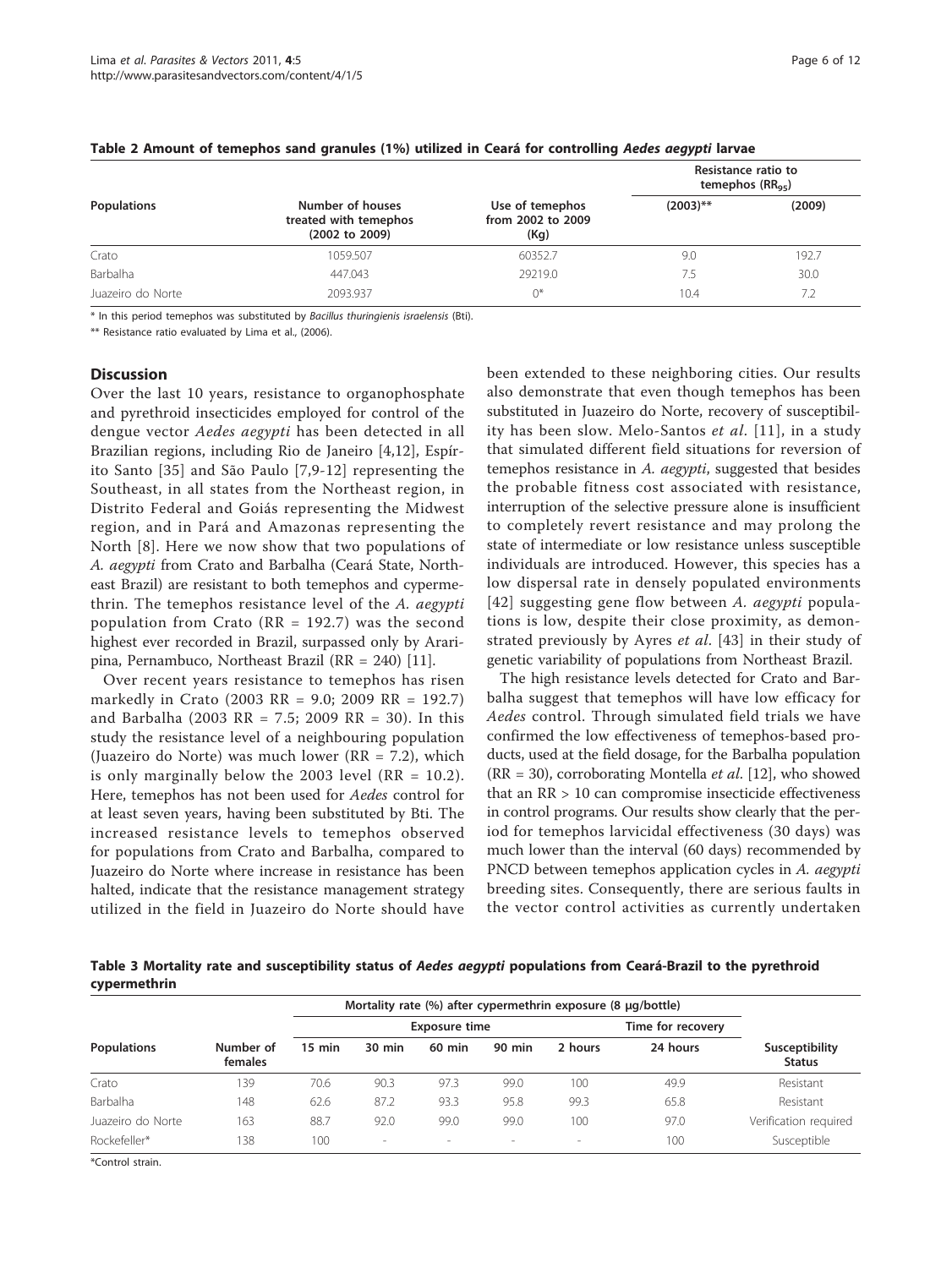<span id="page-7-0"></span>

in Barbalha and, probably in Crato (where RR = 192.7), although we did not undertake simulated field-trial evaluation of this population. Recent entomological indexes based on larval surveys conducted in these cities provide further evidence that the control program has not been successful in maintaining mosquito populations at low densities, since A. aegypti was detected in over 1% of houses [[2\]](#page-11-0). The continued use of temephos in such areas will certainly decrease the efficacy of the insecticide within the scope of PNCD.

Resistance to temephos can arise through alterations in the target site of the insecticide (the acetylcholinesterase

| Table 4 Genotype and allele frequencies of Aedes aegypti kdr mutation 1011 in pyrethroid susceptible and resistant |  |  |
|--------------------------------------------------------------------------------------------------------------------|--|--|
| individuals from Ceará                                                                                             |  |  |

|                    |           |           | Genotype  |           |              | Allele frequency |      |      |
|--------------------|-----------|-----------|-----------|-----------|--------------|------------------|------|------|
| <b>Populations</b> | Phenotype | lle/lle   | Ile/Met   | Met/Met   | <b>Total</b> | N                | lle  | Met  |
| Crato              |           | 5(0.56)   | 3(0.33)   | (0.11)    | 9            | 30               | 0.73 | 0.27 |
|                    |           | 6(0.29)   | 5(0.24)   | 10 (0.48) | 21           |                  | 0.41 | 0.59 |
| Barbalha           |           | 4(0.40)   | 6(0.60)   | 0(0.00)   | 10           | 21               | 0.70 | 0.30 |
|                    |           | 4(0.36)   | 4(0.36)   | 3(0.28)   |              |                  | 0.54 | 0.46 |
| Juazeiro do Norte  |           | 20 (0.54) | 11 (0.30) | 6(0.16)   | 37           | 37               | 0.69 | 0.31 |
|                    |           |           |           |           |              |                  |      |      |

 $N =$  number of females;  $S =$  susceptible;  $R =$  resistant; Ile: isoleucine; Met: methionine.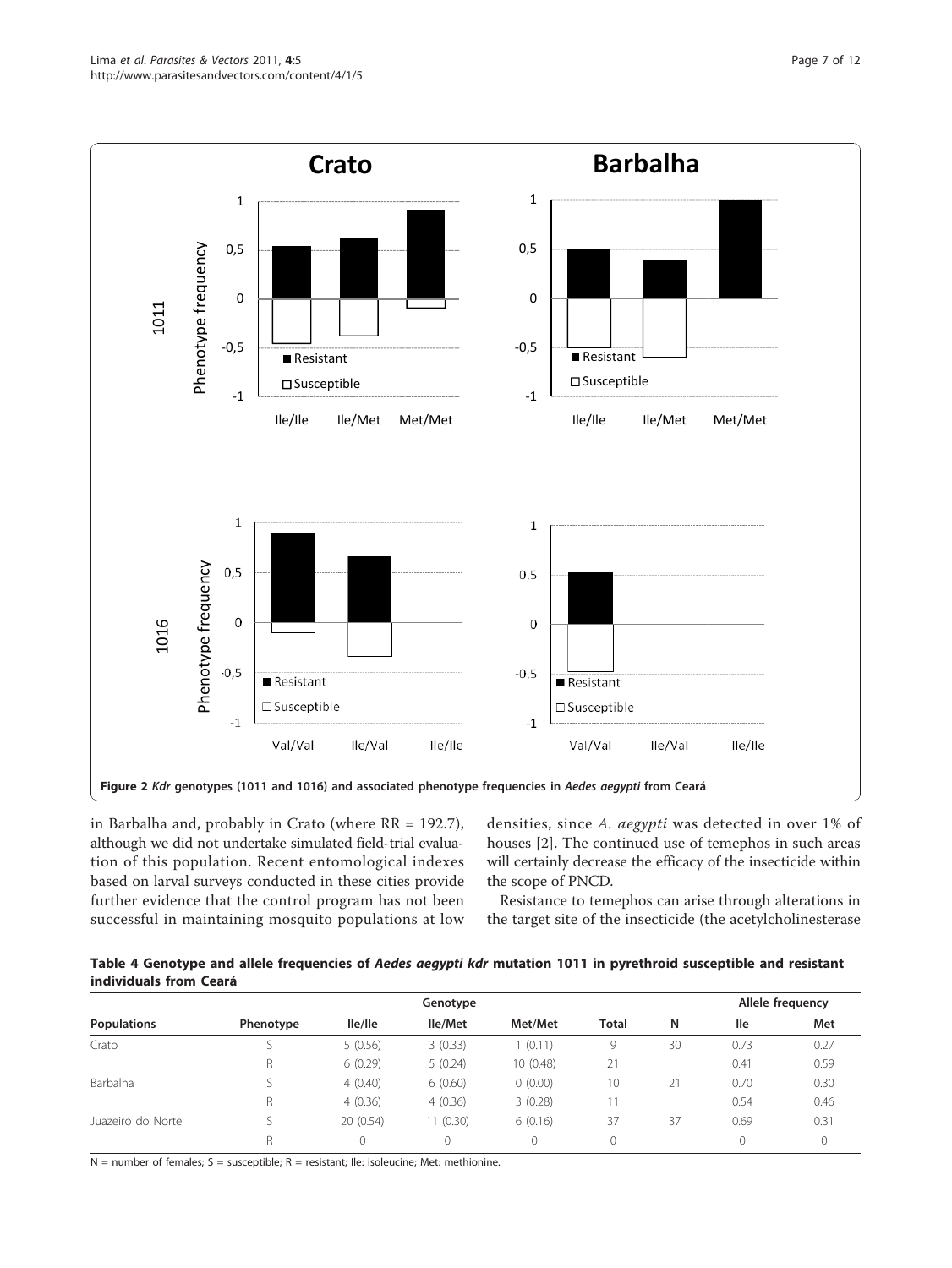|                    |           |           |           |         | Allele frequency |    |      |      |
|--------------------|-----------|-----------|-----------|---------|------------------|----|------|------|
| <b>Populations</b> | Phenotype | Val/Val   | Val/lle   | lle/lle | <b>Total</b>     | N  | Val  | lle  |
| Crato              |           | (0.11)    | 8(0.89)   | 0(0.0)  | 9                | 30 | 0.56 | 0.44 |
|                    | R         | 9(0.43)   | 12 (0.57) | 0(0.0)  | 21               |    | 0.72 | 0.28 |
| Barbalha           |           | 10(1)     | (0.0)     | 0(0.0)  | 10               | 21 |      |      |
|                    | R         | 11(1)     | (0.0)     | 0(0.0)  |                  |    |      | 0    |
| Juazeiro do Norte  |           | 31 (0.84) | 6(0.16)   | 0(0.0)  | 37               | 37 | 0.92 | 0.08 |
|                    | R         | (0.0)     | (0.0)     | 0(0.0)  | 0                |    |      |      |

#### <span id="page-8-0"></span>Table 5 Genotype and allele frequencies of Aedes aegypti kdr mutation 1016 in pyrethroid susceptible and resistant individuals from Ceará

 $N =$  number of females:  $S =$  susceptible;  $R =$  resistant; Val: valine; Ile: isoleucine.

gene ACE-1) or through elevated levels or differential efficacy of metabolic genes. We utilized biochemical assays to characterize the mechanisms involved in insecticide resistance. No evidence was found for target-site resistance (AChE test). However, increased activity levels of GSTs, a-esterases and PNPA-esterases were detected indicating that members of these enzyme classes may play roles in detoxification and deserve further attention. Interestingly, A. aegypti from Crato, which presented the highest RR to temephos, has the lowest activity profile for these enzyme classes, indicating that the association between the increase of activity and level of temephos resistance is not simple. Thus, metabolic mechanisms do not seem to explain fully the elevated resistance levels to temephos, unless very few genes are involved whose activities could not be detected by our broad biochemical assays or unless other mechanisms, such as reduced insecticide penetration, are involved in temephos resistance. Future studies with synergists are warranted in order to provide additional information on metabolic mediated resistance mechanisms.

In Brazil, pyrethroids were first utilized by PNCD in 2000 [[3,17](#page-11-0)], when resistance to temephos was spreading throughout the country [\[15\]](#page-11-0). Surveillance of cypermethrin susceptibility in A. *aegypti* populations from Brazil has been performed since 2001 when da Cunha et al. [[16](#page-11-0)] demonstrated that populations from seven out of sixteen Brazilian cities presented an incipient alteration to this insecticide. Resistance increased over the following two years with 80% of the analyzed populations classified as resistant in 2003 [[16\]](#page-11-0). Our results demonstrate that A. aegypti populations from Juazeiro do Norte present only a slight alteration in cypermethrin susceptibility, whilst for the Crato and Barbalha populations the mortality rates to PY is among the lowest registered for Brazilian populations [[10,16](#page-11-0)]. Cypermethrin, alpha-cypermethrin or deltamethrin are sprayed monthly for mosquito control in strategic points (tire repair centres, cemeteries and

|        |  | Table 6 Enzyme activity observed in Aedes aegypti from three insecticide resistant populations and the Rockefeller |
|--------|--|--------------------------------------------------------------------------------------------------------------------|
| strain |  |                                                                                                                    |

|                             | $\alpha$ -esterase<br>(nmol/mg ptn/min)    |        |                                                      | B-esterase<br>(nmol/mg ptn/min) |        |                                                    |     | <b>Esterases-PNPA</b><br>(Δabs/mg ptn/min) |                             |  |
|-----------------------------|--------------------------------------------|--------|------------------------------------------------------|---------------------------------|--------|----------------------------------------------------|-----|--------------------------------------------|-----------------------------|--|
| Populations/enzyme activity | N                                          | Median | 99 <sup>th</sup> Percentile                          | N                               | Median | 99 <sup>th</sup> Percentile                        | N   | Median                                     | 99 <sup>th</sup> Percentile |  |
| Rockefeller                 | 104                                        | 40.87  | 65.87                                                | 112                             | 71.46  | 98.83                                              | 119 | 2.96                                       | 5.33                        |  |
| Populations/enzyme activity | N                                          | Median | $(\% > p99)$                                         | N                               | Median | $(\% > p99)$                                       | N   | Median                                     | $(\% > p99)$                |  |
| Crato                       | 51                                         | 64.58  | 43.0                                                 | 51                              | 59.42  | 0                                                  | 51  | 3.57                                       | $\Omega$                    |  |
| Barbalha                    | 108                                        | 70.03  | 57.0                                                 | 116                             | 73.12  | 13.0                                               | 119 | 5.11                                       | 41.0                        |  |
| Juazeiro do Norte'          | 108                                        | 63.67  | 45.0                                                 | 89                              | 74.72  | 7.0                                                | 108 | 4.83                                       | 39.0                        |  |
| Populations/enzyme activity | Acetylcholinesterase (ACE)<br>(% act) $^a$ |        | Glutathione S-transferase (GST)<br>(mmol/mg ptn/min) |                                 |        | Mixed function oxidases (MFO)<br>(nmol/mg ptn/min) |     |                                            |                             |  |
|                             | N                                          | Median | 99 <sup>th</sup> Percentile                          | N                               | Median | 99 <sup>th</sup> Percentile                        | N   | Median                                     | 99 <sup>th</sup> Percentile |  |
| Rockefeller                 | 131                                        | 26.06  | 34.76                                                | 114                             | 0.70   | 1.97                                               | 113 | 24.85                                      | 47.35                       |  |
| Populations/enzyme activity | N                                          | Median | $(\% > p99)$                                         | N                               | Median | $(\% > p99)$                                       | N   | Median                                     | $(\% > p99)$                |  |
| Crato                       | 65                                         | 25.30  | 6.0                                                  | 51                              | 1.39   | 18.0                                               | 50  | 16.23                                      | 0                           |  |
| Barbalha                    | 113                                        | 24.17  | 3.0                                                  | 116                             | .90    | 42.0                                               | 101 | 22.54                                      | 0                           |  |
| Juazeiro do Norte           | 109                                        | 28.90  | 5.0                                                  | 98                              | 1.89   | 42.0                                               | 92  | 15.32                                      | 2.0                         |  |

N = number of females; % > p99: rate of the population with activity higher than the Rockefeller; (% > p99) < 15: unaltered enzyme activity; (% > p99) > 15 < 50 altered enzymatic activity; (% > p99) > 50: highly altered; <sup>a</sup> rate of activity in the presence of propoxur; <sup>1</sup> population with reduced susceptibility to cypermethrin.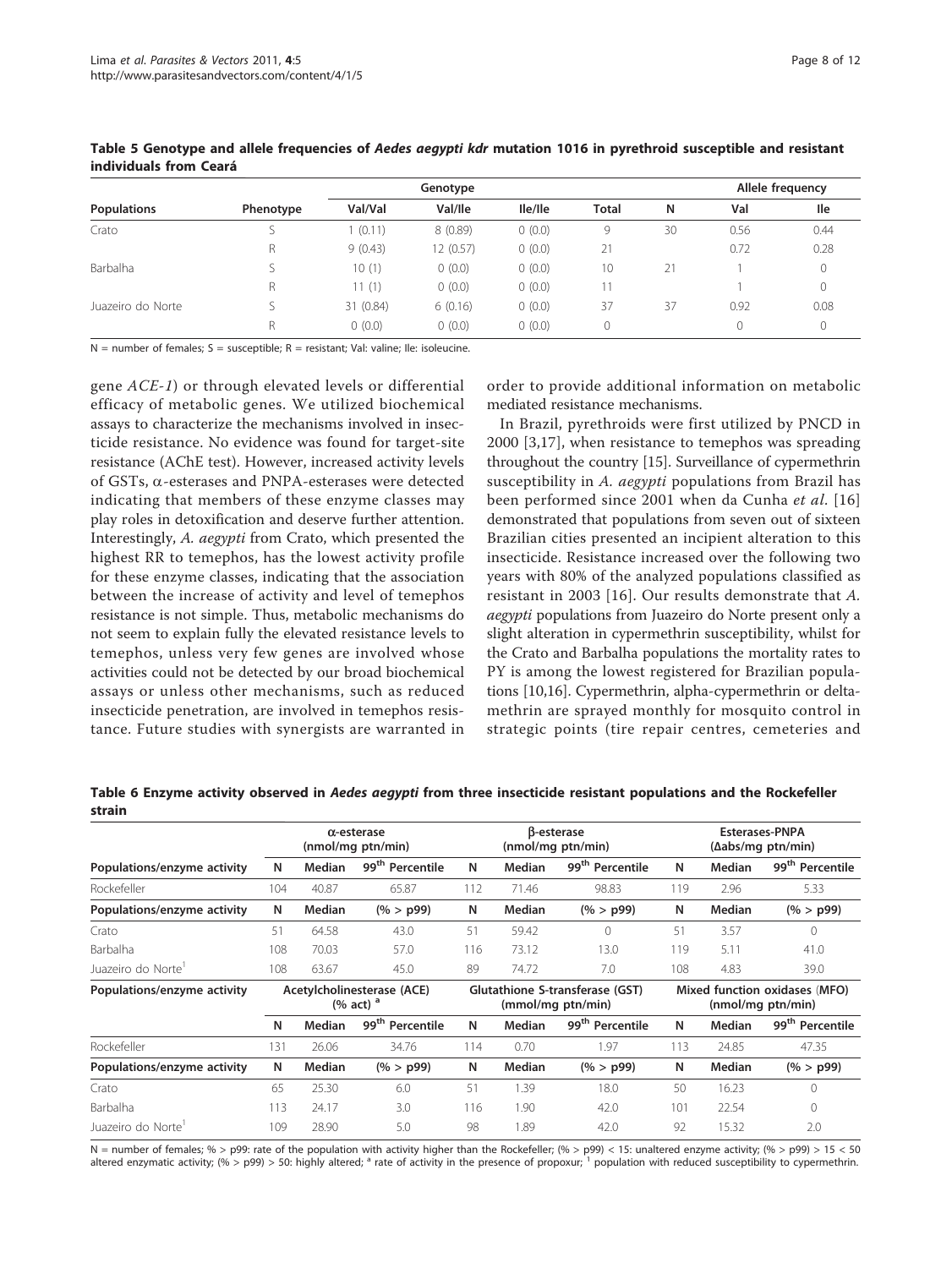<span id="page-9-0"></span>

junkyards). Additionally, ultra-low volume (ULV) spraying is recommended by the PNCD to block viral transmission as a complementary strategy when a high number of dengue cases are reported in specific areas [[44](#page-12-0)] or in places with high mosquito infestation levels (>5%) in order to prevent outbreaks. In Juazeiro do Norte, the registered number of dengue cases was lower than Crato and Barbalha in the last year, implying that this population should have been subject to a lower insecticide pressure. In addition, since temephos is no longer used in this location, potential pyrethroid cross-resistance mechanisms would be minimized. As seen in other studies, resistance to PY seems to be rapidly evolving in populations from Ceará, where this insecticide started being utilized less than 10 years ago [[10](#page-11-0),[16,](#page-11-0)[45\]](#page-12-0). Additional factors that may have contributed to this rapid rise in resistance are: 1) the mechanisms involved in temephos resistance are also involved in PY resistance [[46,47\]](#page-12-0); 2) a concomitant use of PY insecticides in other control programs, such as those for Leishmaniasis, malaria and Chagas disease; 3) large-scale PY usage to control urban pests (e.g. cockroaches, mites, ants and scorpions), performed by private companies acting independently of, and unsupervised by, the Secretaries of Health and Environment; and 4) domestic use of spray insecticides.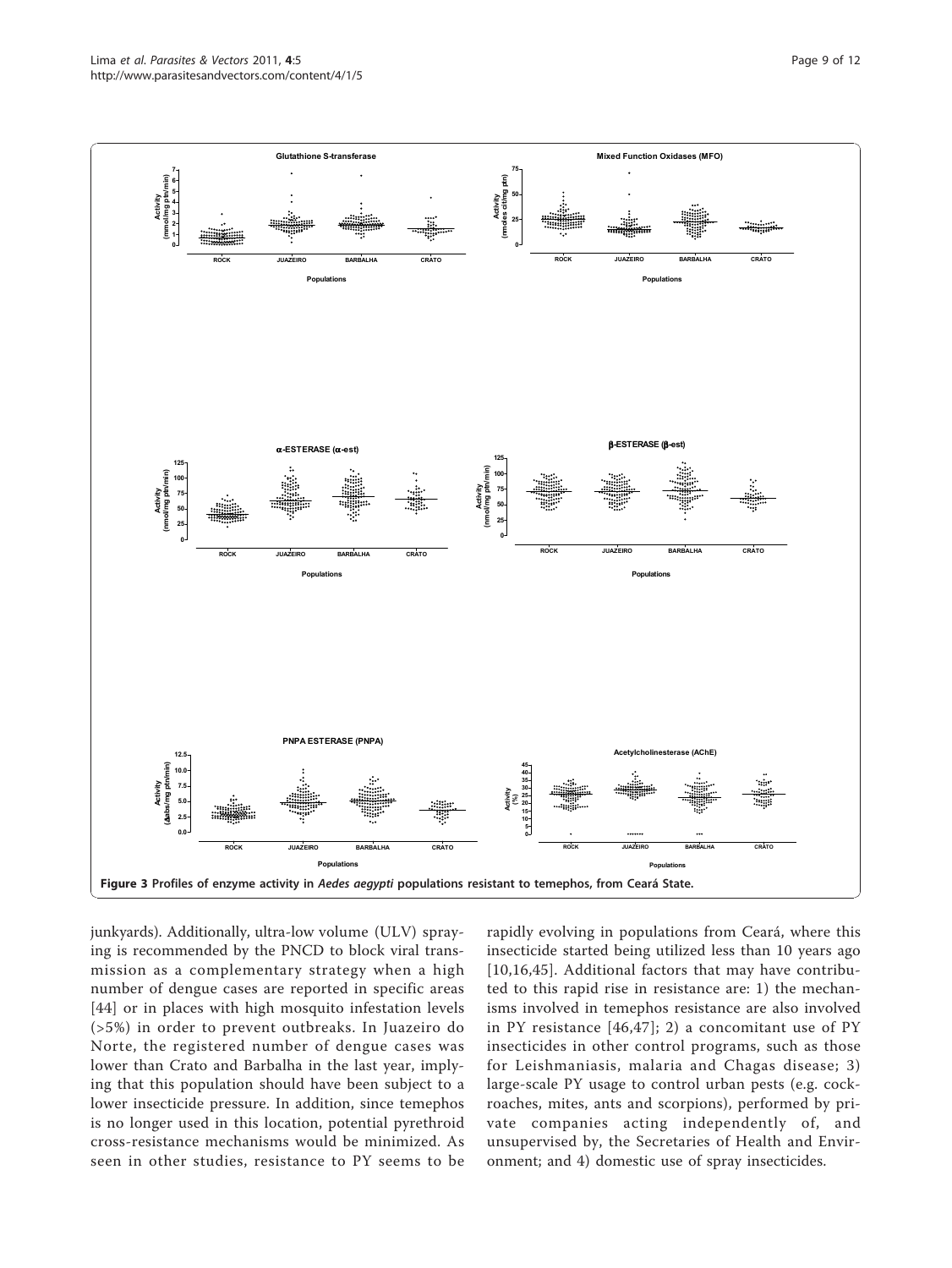In recent years, various studies have shown an association between mutations in the voltage-gated sodium (Nav) channel and resistance to pyrethroids in various mosquito species [[21,24,30,](#page-11-0)[48-51](#page-12-0)]. In A. aegypti, a number of Nav mutations in segment 6 of domain II have been associated with kdr-like resistance, such as Gly923- Val, Leu982Trp, Ile1011Met, Ile1011Val, Val1016Ile and Val1016Gly [[17,25,30](#page-11-0),[52](#page-12-0)], Asp1794Tyr between segments 5 and 6 of domain II [[53](#page-12-0)], and, more recently, Phe1534Cys in segment 6 of domain III [[54\]](#page-12-0). Brengues et al. [[30\]](#page-11-0) detected Ile1011Met within a population of A. aegypti from Belém (North region) resistant to pyrethroids and DDT. In electrophysiological studies, this mutation was associated with significantly different levels of nerve sensitivity to both permethrin and lambda cyhalothrin [\[30](#page-11-0)]. However, the first countrywide screening for this mutation and its correlation with resistance did not occur until 2009 [[17](#page-11-0),[23](#page-11-0)]. Martins et al. [[17\]](#page-11-0) observed that in A.aegypti from Natal (Northeast Brazil) the frequency of the resistant allele  $(1011Met = 0.529)$  was higher in individuals resistant to cypermethrin than in susceptible individuals (0.425), although this difference was not significant. In the present study, we observed a significant association between the 1011Met frequency and resistance to cypermethrin in the population from Crato ( $p = 0.0242$ ). Martins *et* al. [\[23](#page-11-0)] showed that the 1016Ile allele was found almost exclusively in the Midwest region of Brazil, being absent in the Southeast and Northeast, although no test for association with resistance was performed. In the present study, the 1016Ile allele was detected for the first time in A. *aegypti* populations from the Northeast of Brazil (Crato and Juazeiro do Norte). We did not detect any association between the 1016Ile variant and resistance.

The detection of significant association with the resistance phenotype for a *kdr* allele (1011Met) shown previously to have a functional effect on nerve response following insecticide exposure [[30](#page-11-0)], and hence with potential importance for the knockdown phenotype, has important implications for control programmes since the continuous use of PY adulticides may promote a drastic increase in frequency in local mosquito populations potentially leading to fixation, as demonstrated by García et al. [[55\]](#page-12-0) in a study on A. aegypti from Mexico. Similarly, Lynd et al. [[56\]](#page-12-0), observed a rapid increase in 1014Phe frequency in An. gambiae from southern Ghana over a 5-year period. In addition to mutations in the target site of PY, resistance may also have a metabolic basis. Our study detected no significant alterations for MFOs (cytochrome P450s) which have been demonstrated previously to be capable of metabolizing pyrethroids in vitro [[57\]](#page-12-0). However, microarray studies of either field

samples or laboratory colonies phenotyped for insecticide resistance have previously implicated particular cytochrome P450s in the resistance phenotype [\[57](#page-12-0)-[59](#page-12-0)]. Alterations in activity of one, or a few, P450s may not be detectable by the broad MFO assay. However, we did detect significant increase in GST activity and previous studies have shown an association between an increase of GSTs activity and resistance to PY, although some of the populations studied, including those studied here, have also been exposed to OP [[12,17](#page-11-0)[,49](#page-12-0),[60\]](#page-12-0), complicating interpretation.

The status of temephos and cypermethrin resistance in these A. aegypti populations reinforces the need for a constant surveillance of mosquito susceptibility against insecticides used in control programs, as well as their effectiveness in the field. This must begin before, or as soon as the insecticide starts to be utilized, such that initial resistance levels are determined, so facilitating resistance management. In general, resistance to chemical insecticides is a multi-factorial trait that may be affected by environmental (availability and types of breeding sites), operational (insecticide application frequency and amount, period of exposure) and genetic (metabolic genes and target-site alteration) factors. Additionally, A. *aegypti* populations from Brazil possess different genetic backgrounds, especially those from the Northeast region [[43\]](#page-12-0), a fact that could be behind the diverse resistance mechanisms to the same insecticide developed in different populations. This reinforces the suggestion of Rawlins et al. [\[61](#page-12-0)], that control strategies must be adjusted to each place according to local peculiarities. A broad program such as PNCD should take this into consideration.

#### Acknowledgements

We are indebted to all the health staff (health officers and operational vector-control staff) of the Secretaria de Saúde do estado do Ceará and the Núcleo de Entomologia Médica do Cariri, who participated in the mosquito collection in the municipalities of Ceará State. We also thank the Program for Technological development in Tools for Health- PDTIS-FIOCRUZ for providing sequencing assistance.

#### Funding:

The work was funded by National Council for Scientific and Technological Development (CNPq, Grants ID: 479825/2009-2 and 550116/2010-9), CAPES/PROCAD/NF 23, Rede Nordeste de Biotecnologia (RENORBIO) and Fundação de Amparo à Ciência e Tecnologia do Estado de Pernambuco (FACEPE, Grant ID: APQ 1361-4.00/08).

#### Author details

<sup>1</sup>Universidade Federal do Ceará - Avenida da Universidade, 2853, CEP 60020-181, Benfica, Fortaleza/CE, Brasil. <sup>2</sup>Centro de Pesquisas Aggeu Magalhães/ Fiocruz - Avenida Professor Moraes Rego, s/n, CEP 50670-420, Campus UFPE, Cidade Universitária, Recife/PE, Brasil. <sup>3</sup> Faculdade ASCES - Avenida Portugal 584, CEP 5016-400, Bairro Universitário, Caruaru/PE, Brasil. <sup>4</sup>Universidade Federal de Alagoas - Campus A. C. Simões - Avenida Lourival Melo Mota, s/ n, CEP: 57072-970, Tabuleiro do Martins, Maceió/AL, Brasil. <sup>5</sup>Núcleo de Entomologia Médica do Cariri - Rua Manoel Couto Soares, 664, CEP 63180- 000, Novo Juazeiro, Juazeiro do Norte/CE, Brasil. <sup>6</sup>Vector Group, Liverpool School of Tropical Medicine - Pembroke Place, Liverpool L3 5QA, UK.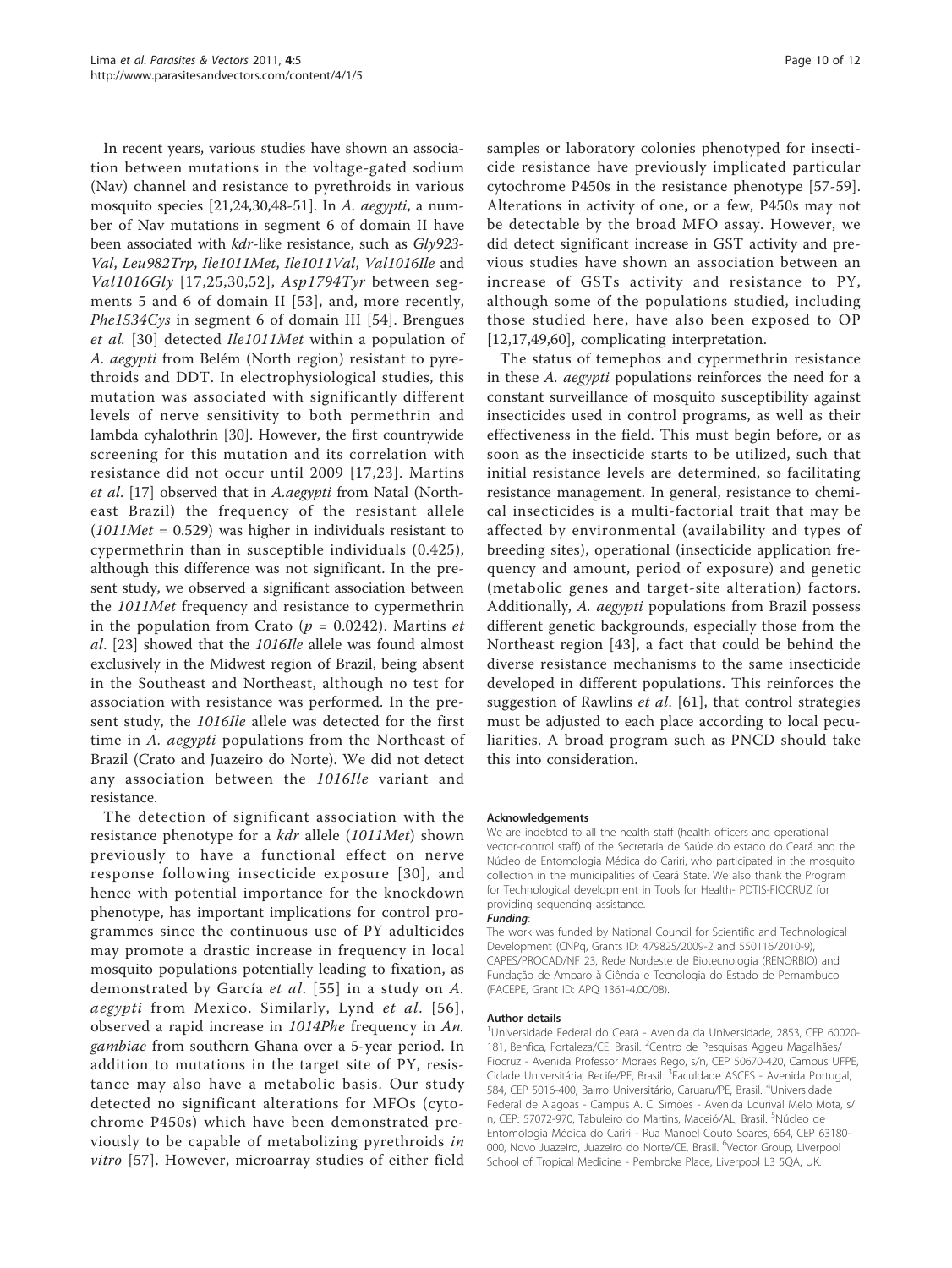#### <span id="page-11-0"></span>Authors' contributions

EPL and MHSP contributed equally to the study. EPL, AES and MOFG conceived the idea of the study; MAVMS designed and coordinated the bioassays, biochemical and semi field tests; UMS, LNO, CNB and CCPN have collected the samples and performed the field-simulated experiments; EPL, APA and EVGS carried out the bioassay and biochemical tests and its analysis; CFJA designed and coordinated the molecular study; EPL and MHSP carried out the molecular assays; CSW and MHSP performed the sequence alignment and statistical analysis; EPL, MHSP, MOFG, MAVMS, CSW and CFJA helped to draft the manuscript and all authors read and approved the final version. MAVMS is guarantor of the paper.

#### Competing interests

The authors declare that they have no competing interests.

#### Received: 21 October 2010 Accepted: 12 January 2011 Published: 12 January 2011

#### References

- 1. Fundação Nacional de Saúde: Nota técnica n° 110, de 6 de agosto de 2010 Brasília: Ministério da Saúde; 2010.
- 2. Secretaria de Saúde do Ceará: Informe Semanal Dengue Semana Epidemiológica 01 a 21 Fortaleza; 2010.
- 3. Braga IA, Valle D: Aedes aegypti: insecticides, mechanisms of action and resistance. Epidemiologia e Serviços de Saúde 2007, 16:295-302.
- 4. Braga IA, Lima JB, Soares SS, Valle D: Aedes aegypti [resistance to temephos](http://www.ncbi.nlm.nih.gov/pubmed/15250476?dopt=Abstract) [during 2001 in several municipalities in the states of Rio de Janeiro,](http://www.ncbi.nlm.nih.gov/pubmed/15250476?dopt=Abstract) [Sergipe, and Alagoas, Brazil.](http://www.ncbi.nlm.nih.gov/pubmed/15250476?dopt=Abstract) Mem Inst Oswaldo Cruz 2004, 99:199-203.
- 5. Fundação Nacional de Saúde: Reunião Técnica Para Discutir Status de Resistência de Aedes aegypti e Definir Estratégias a Serem Implantadas Para Monitoramento da Resistência no Brasil Brasília: Ministério da Saúde; 1999.
- 6. Macoris MLG, Andrighetti MT, Takaku L, Glasser CM, Garbeloto VC, Cirino VC: [Changes in susceptibility of](http://www.ncbi.nlm.nih.gov/pubmed/10576756?dopt=Abstract) Aedes aegypti to [organophosphates in municipalities in the state of São Paulo, Brazil.](http://www.ncbi.nlm.nih.gov/pubmed/10576756?dopt=Abstract) Rev Saúde Pública 1999, 33:521-522.
- Beserra EB, Fernandes CR, Queiroga MF, de Castro FP Jr: [Resistance of](http://www.ncbi.nlm.nih.gov/pubmed/17607466?dopt=Abstract) Aedes aegypti [\(L.\) \(Diptera: Culicidae\) populations to organophosphate](http://www.ncbi.nlm.nih.gov/pubmed/17607466?dopt=Abstract) [temephos in the Paraíba State, Brazil.](http://www.ncbi.nlm.nih.gov/pubmed/17607466?dopt=Abstract) Neotrop Entomol 2007, 36:303-307.
- 8. Carvalho MS, Caldas ED, Degallier N, Vilarinhos PT, Souza LC, Yoshizawa MA, Knox MB, Oliveira C: [Susceptibility of](http://www.ncbi.nlm.nih.gov/pubmed/15499431?dopt=Abstract) Aedes aegypti larvae to the [insecticide temephos in the Federal District, Brazil.](http://www.ncbi.nlm.nih.gov/pubmed/15499431?dopt=Abstract) Rev Saude Publica 2004, 38:623-629.
- 9. Lima EP, Filho AMO, Lima JWO, Junior ANR, Cavalcanti LPG, Pontes RJ: Aedes aegypti [resistance to temefos in counties of Ceará State.](http://www.ncbi.nlm.nih.gov/pubmed/16906249?dopt=Abstract) Rev Soc Bras Med Trop 2006, 39:259-263.
- 10. Macoris ML, Andrighetti MT, Otrera VC, Carvalho LR, Caldas Junior AL, Brogdon WG: [Association of insecticide use and alteration on](http://www.ncbi.nlm.nih.gov/pubmed/18209926?dopt=Abstract) Aedes aegypti [susceptibility status.](http://www.ncbi.nlm.nih.gov/pubmed/18209926?dopt=Abstract) Mem Inst Oswaldo Cruz 2007, 102:895-900.
- 11. Melo-Santos MAV, Varjal-Melo JJ, Araújo AP, Gomes TCS, Paiva MH, Regis LN, Furtado AF, Magalhaes T, Macoris ML, Andrighetti MT, Ayres CFJ: [Resistance to the organophosphate temephos: mechanisms, evolution](http://www.ncbi.nlm.nih.gov/pubmed/19879849?dopt=Abstract) and reversion in an Aedes aegypti [laboratory strain from Brazil.](http://www.ncbi.nlm.nih.gov/pubmed/19879849?dopt=Abstract) Acta Trop 2010, 113:180-189.
- 12. Montella IR, Martins AJ, Viana-Medeiros PF, Lima JB, Braga IA, Valle D: [Insecticide resistance mechanisms of Brazilian](http://www.ncbi.nlm.nih.gov/pubmed/17827362?dopt=Abstract) Aedes aegypti populations [from 2001 to 2004.](http://www.ncbi.nlm.nih.gov/pubmed/17827362?dopt=Abstract) Am J Trop Med Hyg 2007, 77:467-477
- 13. Macoris ML, Andrighetti MT, Takaku L, Glasser CM, Garbeloto VC, Bracco JE: Resistance of Aedes aegypti [from the state of Sao Paulo, Brazil, to](http://www.ncbi.nlm.nih.gov/pubmed/12973541?dopt=Abstract) [organophosphates insecticides.](http://www.ncbi.nlm.nih.gov/pubmed/12973541?dopt=Abstract) Mem Inst Oswaldo Cruz 2003, 98:703-708.
- 14. Filho AMO, Melo MTV, Santos CE, Griffo HG, Lustosa ELB, Ribeiro ZM: Resistência a Temefós em linhagens de Aedes aegypti provenientes do Ceará. In: Resumos do XXXVII Congresso da Sociedade Brasileira de Medicina Tropical, Salvador 2001, 291.
- 15. Secretaria de Vigilância em Saúde/Ministério da Saúde: Reunião técnica para discutir e avaliar os resultados do monitoramento de resistência do Aedes aegypti a inseticidas Brasília-DF; 2004.
- 16. da-Cunha MP, Lima JB, Brogdon WG, Moya GE, Valle D: [Monitoring of](http://www.ncbi.nlm.nih.gov/pubmed/16113895?dopt=Abstract) [resistance to the pyrethroid cypermethrin in Brazilian](http://www.ncbi.nlm.nih.gov/pubmed/16113895?dopt=Abstract) Aedes aegypti [\(Diptera: Culicidae\) populations collected between 2001 and 2003.](http://www.ncbi.nlm.nih.gov/pubmed/16113895?dopt=Abstract) Mem Inst Oswaldo Cruz 2005, 100:441-444.
- 17. Martins AJ, Lins RM, Linss JG, Peixoto AA, Valle D: [Voltage-gated sodium](http://www.ncbi.nlm.nih.gov/pubmed/19556575?dopt=Abstract) [channel polymorphism and metabolic resistance in pyrethroid-resistant](http://www.ncbi.nlm.nih.gov/pubmed/19556575?dopt=Abstract) [Aedes aegypti](http://www.ncbi.nlm.nih.gov/pubmed/19556575?dopt=Abstract) from Brazil. Am J Trop Med Hyg 2009, 81:108-115.
- 18. Hemingway J, Hawkes NJ, McCarroll L, Ranson H: [The molecular basis of](http://www.ncbi.nlm.nih.gov/pubmed/15242706?dopt=Abstract) [insecticide resistance in mosquitoes.](http://www.ncbi.nlm.nih.gov/pubmed/15242706?dopt=Abstract) Insect Biochem Mol Biol 2004, 34:653-665.
- 19. Soderlund DM, Knipple DC: [The molecular biology of knockdown](http://www.ncbi.nlm.nih.gov/pubmed/12770575?dopt=Abstract) [resistance to pyrethroid insecticides.](http://www.ncbi.nlm.nih.gov/pubmed/12770575?dopt=Abstract) Insect Biochem Mol Biol 2003, 33:563-577.
- 20. Vais H, Williamson MS, Devonshire AL, Usherwood PN: [The molecular](http://www.ncbi.nlm.nih.gov/pubmed/11695180?dopt=Abstract) [interactions of pyrethroid insecticides with insect and mammalian](http://www.ncbi.nlm.nih.gov/pubmed/11695180?dopt=Abstract) [sodium channels.](http://www.ncbi.nlm.nih.gov/pubmed/11695180?dopt=Abstract) Pest Manag Sci 2001, 57:877-888.
- 21. Martinez-Torres D, Chandre F, Williamson MS, Darriet F, Berge JB, Devonshire AL, Guillet P, Pasteur N, Pauron D: [Molecular characterization](http://www.ncbi.nlm.nih.gov/pubmed/9535162?dopt=Abstract) [of pyrethroid knockdown resistance \(kdr\) in the major malaria vector](http://www.ncbi.nlm.nih.gov/pubmed/9535162?dopt=Abstract) [Anopheles gambiae](http://www.ncbi.nlm.nih.gov/pubmed/9535162?dopt=Abstract) s.s. Insect Mol Biol 1998, 7:179-184.
- 22. Martinez-Torres D, Foster SP, Field LM, Devonshire AL, Williamson MS: [A sodium channel point mutation is associated with resistance to DDT](http://www.ncbi.nlm.nih.gov/pubmed/10469251?dopt=Abstract) [and pyrethroid insecticides in the peach-potato aphid,](http://www.ncbi.nlm.nih.gov/pubmed/10469251?dopt=Abstract) Myzus persicae [\(Sulzer\) \(Hemiptera: Aphididae\).](http://www.ncbi.nlm.nih.gov/pubmed/10469251?dopt=Abstract) Insect Mol Biol 1999, 8:339-346.
- 23. Martins AJ, Lima JB, Peixoto AA, Valle D: Frequency of Val1016lle mutation [in the voltage-gated sodium channel gene of](http://www.ncbi.nlm.nih.gov/pubmed/19735371?dopt=Abstract) Aedes aegypti Brazilian [populations.](http://www.ncbi.nlm.nih.gov/pubmed/19735371?dopt=Abstract) Trop Med Int Health 2009, 14:1351-1355.
- 24. Ranson H, Jensen B, Vulule JM, Wang X, Hemingway J, Collins FH: [Identification of a point mutation in the voltage-gated sodium channel](http://www.ncbi.nlm.nih.gov/pubmed/11029667?dopt=Abstract) gene of Kenyan Anopheles gambiae [associated with resistance to DDT](http://www.ncbi.nlm.nih.gov/pubmed/11029667?dopt=Abstract) [and pyrethroids.](http://www.ncbi.nlm.nih.gov/pubmed/11029667?dopt=Abstract) Insect Mol Biol 2000, 9:491-497.
- 25. Saavedra-Rodriguez K, Urdaneta-Marquez L, Rajatileka S, Moulton M, Flores AE, Fernandez-Salas I, Bisset J, Rodriguez M, McCall PJ, Donnelly MJ, Ranson H, Hemingway J, Black 4th WC: [A mutation in the voltage-gated](http://www.ncbi.nlm.nih.gov/pubmed/18093007?dopt=Abstract) [sodium channel gene associated with pyrethroid resistance in Latin](http://www.ncbi.nlm.nih.gov/pubmed/18093007?dopt=Abstract) American [Aedes aegypti](http://www.ncbi.nlm.nih.gov/pubmed/18093007?dopt=Abstract). Insect Mol Biol 2007, 16:785-798.
- 26. Wondji CS, Priyanka De Silva WA, Hemingway J, Ranson H, Parakrama Karunaratne SH: [Characterization of knockdown resistance in DDT- and](http://www.ncbi.nlm.nih.gov/pubmed/18312471?dopt=Abstract) pyrethroid-resistant Culex quinquefasciatus [populations from Sri Lanka.](http://www.ncbi.nlm.nih.gov/pubmed/18312471?dopt=Abstract) Trop Med Int Health 2008, 13:548-555.
- 27. Xu Q, Wang H, Zhang L, Liu N: [Kdr allelic variation in pyrethroid resistant](http://www.ncbi.nlm.nih.gov/pubmed/16701561?dopt=Abstract) mosquitoes, [Culex quinquefasciatus](http://www.ncbi.nlm.nih.gov/pubmed/16701561?dopt=Abstract) (S.). Biochem Biophys Res Commun 2006, 345:774-780.
- 28. Busvine JR: [Mechanism of resistance to insecticide in houseflies.](http://www.ncbi.nlm.nih.gov/pubmed/14875041?dopt=Abstract) Nature 1951, 168:193-195.
- Wondji CS, Hemingway J, Ranson H: [Identification and analysis of single](http://www.ncbi.nlm.nih.gov/pubmed/17204152?dopt=Abstract) [nucleotide polymorphisms \(SNPs\) in the mosquito](http://www.ncbi.nlm.nih.gov/pubmed/17204152?dopt=Abstract) Anopheles funestus, [malaria vector.](http://www.ncbi.nlm.nih.gov/pubmed/17204152?dopt=Abstract) BMC Genomics 2007, 8:5.
- 30. Brengues C, Hawkes NJ, Chandre F, McCarroll L, Duchon S, Guillet P, Manguin S, Morgan JC, Hemingway J: [Pyrethroid and DDT cross](http://www.ncbi.nlm.nih.gov/pubmed/12680930?dopt=Abstract)resistance in Aedes aegypti [is correlated with novel mutations in the](http://www.ncbi.nlm.nih.gov/pubmed/12680930?dopt=Abstract) [voltage-gated sodium channel gene.](http://www.ncbi.nlm.nih.gov/pubmed/12680930?dopt=Abstract) Med Vet Entomol 2003, 17:87-94.
- 31. Donnelly MJ, Corbel V, Weetman D, Wilding CS, Williamson MS, Black 4th WCt: [Does kdr genotype predict insecticide-resistance phenotype in](http://www.ncbi.nlm.nih.gov/pubmed/19369117?dopt=Abstract) [mosquitoes?](http://www.ncbi.nlm.nih.gov/pubmed/19369117?dopt=Abstract) Trends Parasitol 2009, 25:213-219.
- 32. Instituto de Pesquisa e Estratégia Econômica do Ceará: Perfil básico municipal de Juazeiro do Norte 2007.
- 33. Instituto Brasileiro de Geografia e Estatística: Pesquisa de Informações Básicas Municipais Juazeiro do Norte; 2010.
- 34. Fay RW, Eliason DA: A preferred oviposition site as a surveillance method for Aedes aegypti. Mosq News 1966, 26:531-535.
- 35. Lima JB, Da-Cunha MP, Da Silva RC, Galardo AK, Soares SS, Braga IA, Ramos RP, Valle D: Resistance of Aedes aegypti [to organophosphates in](http://www.ncbi.nlm.nih.gov/pubmed/12685640?dopt=Abstract) [several municipalities in the State of Rio de Janeiro and Espirito Santo,](http://www.ncbi.nlm.nih.gov/pubmed/12685640?dopt=Abstract) [Brazil.](http://www.ncbi.nlm.nih.gov/pubmed/12685640?dopt=Abstract) Am J Trop Med Hyg 2003, 68:329-333.
- 36. World Health Organization: Instructions for determining the susceptibility or resistance of mosquito larvae to insecticides Geneve; 1981.
- 37. Mazzarri MB, Georghiou GP: [Characterization of resistance to](http://www.ncbi.nlm.nih.gov/pubmed/8551300?dopt=Abstract) [organophosphate, carbamate, and pyrethroid insecticides in field](http://www.ncbi.nlm.nih.gov/pubmed/8551300?dopt=Abstract) populations of Aedes aegypti [from Venezuela.](http://www.ncbi.nlm.nih.gov/pubmed/8551300?dopt=Abstract) J Am Mosq Control Assoc 1995, 11:315-322.
- Brogdon WG, McAllister JC: [Simplification of adult mosquito bioassays](http://www.ncbi.nlm.nih.gov/pubmed/9673916?dopt=Abstract) [through use of time-mortality determinations in glass bottles.](http://www.ncbi.nlm.nih.gov/pubmed/9673916?dopt=Abstract) J Am Mosq Control Assoc 1998, 14:159-164.